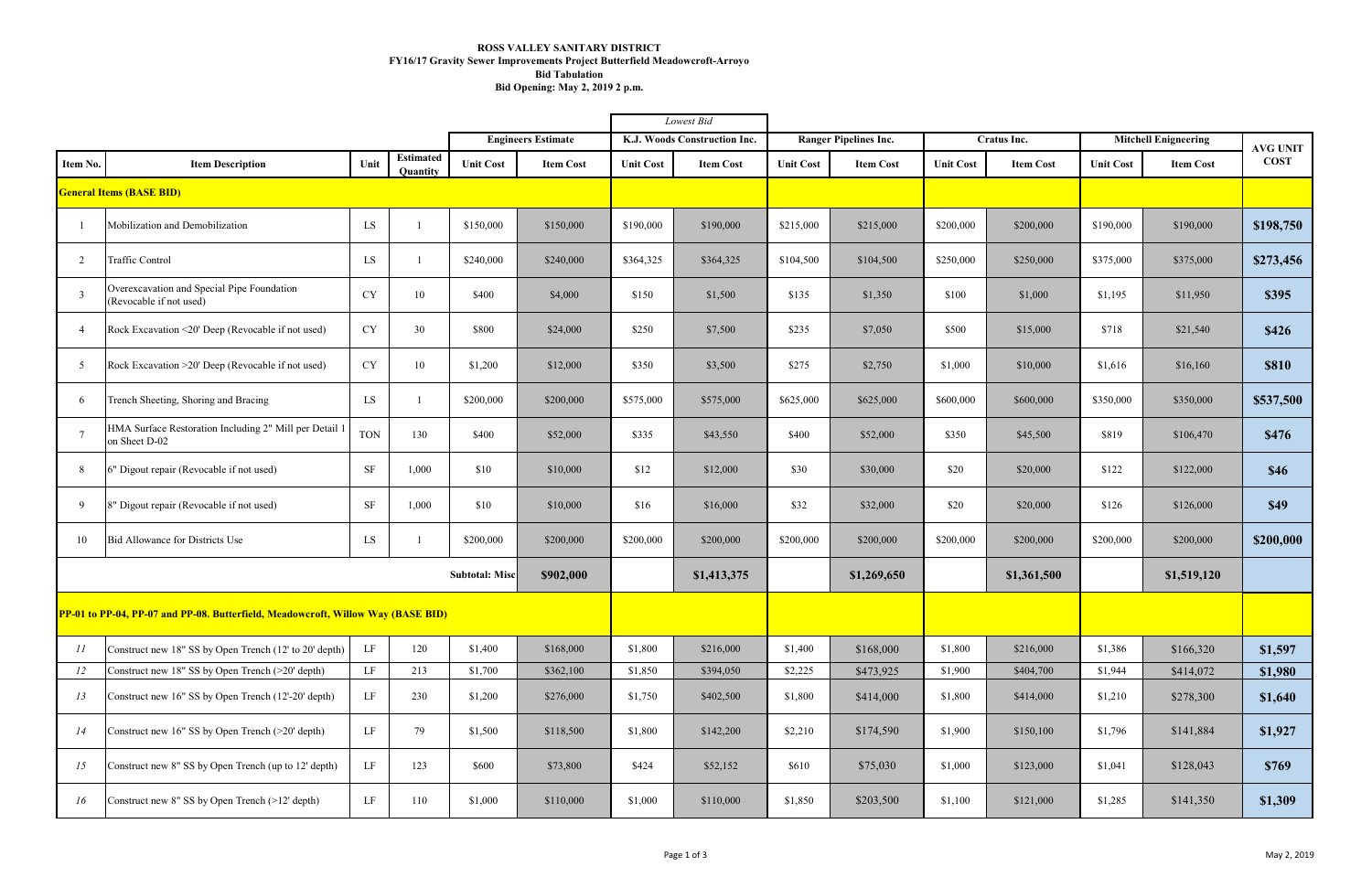|                                             |                                                                                |                                          | <b>Engineers Estimate</b>    |                  | K.J. Woods Construction Inc. |                  | <b>Ranger Pipelines Inc.</b> |                  | Cratus Inc.      |                  | <b>Mitchell Enigneering</b> |                  | <b>AVG UNIT</b>  |              |
|---------------------------------------------|--------------------------------------------------------------------------------|------------------------------------------|------------------------------|------------------|------------------------------|------------------|------------------------------|------------------|------------------|------------------|-----------------------------|------------------|------------------|--------------|
| Item No.                                    | <b>Item Description</b>                                                        | Unit                                     | <b>Estimated</b><br>Quantity | <b>Unit Cost</b> | <b>Item Cost</b>             | <b>Unit Cost</b> | <b>Item Cost</b>             | <b>Unit Cost</b> | <b>Item Cost</b> | <b>Unit Cost</b> | <b>Item Cost</b>            | <b>Unit Cost</b> | <b>Item Cost</b> | <b>COST</b>  |
| 17                                          | Install new 18" SS by Pilot Tube Guided Boring<br>(Including all pits)         | LF                                       | 488                          | \$3,000          | \$1,464,000                  | \$1,700          | \$829,600                    | \$3,500          | \$1,708,000      | \$2,800          | \$1,366,400                 | \$1,574          | \$768,112        | \$2,394      |
| 18                                          | Slipline New 4" Lateral into Existing 8" SS                                    | LF                                       | 34                           | \$200            | \$6,800                      | \$162            | \$5,508                      | \$600            | \$20,400         | \$150            | \$5,100                     | \$494            | \$16,796         | \$352        |
| 19                                          | Construct new SSMH (Depths <12')                                               | EA                                       |                              | \$15,000         | \$15,000                     | \$20,000         | \$20,000                     | \$8,900          | \$8,900          | \$15,000         | \$15,000                    | \$37,209         | \$37,209         | \$20,277     |
| <i>20</i>                                   | Construct new SSMH $(12' \leq$ Depths $\leq 20'$ )                             | EA                                       |                              | \$20,000         | \$20,000                     | \$30,000         | \$30,000                     | \$13,500         | \$13,500         | \$20,000         | \$20,000                    | \$37,209         | \$37,209         | \$25,177     |
| 21                                          | Construct new SSMH (Depths $>= 20'$ )                                          | EA                                       | $\overline{4}$               | \$24,000         | \$96,000                     | \$50,000         | \$200,000                    | \$25,000         | \$100,000        | \$25,000         | \$100,000                   | \$29,419         | \$117,676        | \$32,355     |
| 22                                          | Ground Stabilization for Existing Manhole                                      | EA                                       |                              | \$5,000          | \$5,000                      | \$5,000          | \$5,000                      | \$8,500          | \$8,500          | \$5,000          | \$5,000                     | \$10,760         | \$10,760         | \$7,315      |
| 23                                          | Remove and Replace Existing SSMH                                               | EA                                       |                              | \$15,000         | \$15,000                     | \$19,900         | \$19,900                     | \$16,500         | \$16,500         | \$20,000         | \$20,000                    | \$37,209         | \$37,209         | \$23,402     |
| 24                                          | Remove and Replace Existing SSMH Frame and Cover                               | EA                                       | $\overline{4}$               | \$1,200          | \$4,800                      | \$1,500          | \$6,000                      | \$1,200          | \$4,800          | \$1,500          | \$6,000                     | \$4,841          | \$19,364         | \$2,260      |
| 25                                          | Remove and Replace Monument                                                    | EA                                       |                              | \$3,100          | \$3,100                      | \$800            | \$800                        | \$1,500          | \$1,500          | \$500            | \$500                       | \$4,804          | \$4,804          | \$1,901      |
| 26                                          | Remove and Replace 14 Willow Way Decorative<br>Driveway                        | <b>SF</b>                                | 1,340                        | \$60             | \$80,400                     | \$20             | \$26,800                     | \$30             | \$40,200         | \$20             | \$26,800                    | \$21             | \$28,140         | \$23         |
| 27                                          | Abandon Existing 6" SS by Filling Pipe                                         | LF                                       | 265                          | \$15             | \$3,975                      | \$75             | \$19,875                     | \$25             | \$6,625          | \$10             | \$2,650                     | \$17             | \$4,505          | \$32         |
| 28                                          | Abandon Existing 8" SS by Filling Pipe                                         | LF                                       | 190                          | \$15             | \$2,850                      | \$90             | \$17,100                     | \$25             | \$4,750          | \$10             | \$1,900                     | \$23             | \$4,370          | <b>\$37</b>  |
| 29                                          | <b>Abandon Existing SSMH</b>                                                   | EA                                       | $\overline{2}$               | \$1,600          | \$3,200                      | \$5,000          | \$10,000                     | \$2,500          | \$5,000          | \$1,250          | \$2,500                     | \$4,441          | \$8,882          | \$3,298      |
| 30                                          | Remove Existing SSCO                                                           | EA                                       |                              | \$550            | \$550                        | \$900            | \$900                        | \$250            | \$250            | \$250            | \$250                       | \$4,441          | \$4,441          | \$1,460      |
| 31                                          | Remove and Replace/Construct New Sewer Lateral by<br>Open Trench with New 4"SS | LF                                       | 80                           | \$500            | \$40,000                     | \$178            | \$14,240                     | \$300            | \$24,000         | \$220            | \$17,600                    | \$500            | \$40,000         | <b>\$300</b> |
| 32                                          | Remove and Replace or Construct New SSCO                                       | EA                                       | 8                            | \$900            | \$7,200                      | \$1,500          | \$12,000                     | \$1,000          | \$8,000          | \$1,000          | \$8,000                     | \$2,369          | \$18,952         | \$1,467      |
|                                             |                                                                                | <b>Subtotal: BASE BID</b><br>\$2,876,275 |                              | \$2,534,625      |                              | \$3,479,970      |                              | \$3,026,500      |                  | \$2,428,398      |                             |                  |                  |              |
| <b>Base Bid Total:</b>                      |                                                                                |                                          |                              |                  | \$3,778,275                  |                  | \$3,948,000                  |                  | \$4,749,620      |                  | \$4,388,000                 |                  | \$3,947,518      |              |
| PP-04 to PP-06. Butterfield (ALTERNATE BID) |                                                                                |                                          |                              |                  |                              |                  |                              |                  |                  |                  |                             |                  |                  |              |
| 1A                                          | Mobilization and Demobilization                                                | LS                                       |                              | \$60,000         | \$60,000                     | \$67,000         | \$67,000                     | \$25,000         | \$25,000         | \$25,000         | \$25,000                    | \$112,500        | \$112,500        | \$57,375     |
| 2A                                          | Traffic Control                                                                | LS                                       |                              | \$90,000         | \$90,000                     | \$126,729        | \$126,729                    | \$25,000         | \$25,000         | \$100,000        | \$100,000                   | \$110,000        | \$110,000        | \$90,432     |
| 3A                                          | Trench Sheeting, Shoring and Bracing                                           | LS                                       |                              | \$80,000         | \$80,000                     | \$250,000        | \$250,000                    | \$75,000         | \$75,000         | \$100,000        | \$100,000                   | \$125,000        | \$125,000        | \$137,500    |